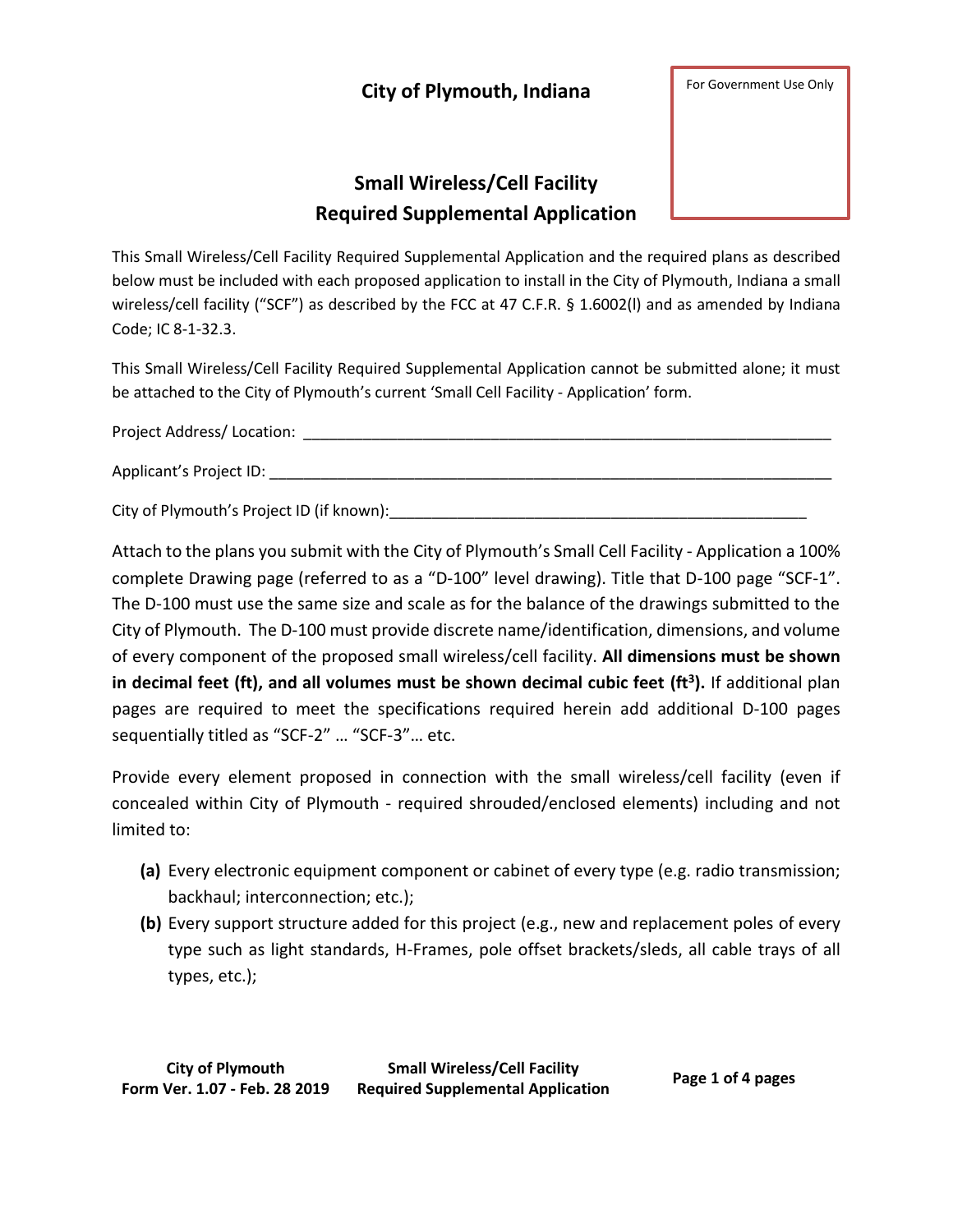- **(c)** All conduits above and below ground, cables not within conduits, and interconnecting equipment;
- **(d)** All surface-mounted and sub-surface structures not already disclosed;
- **(e)** All electric utility and grounding equipment associated with the facility (e.g. disconnect switches, electric meters, pedestals, remote power sources, etc.);
- **(f)** All foundations, whether physically attached to the ground or a structure, or weighted to rest about, above, or below a structure; and
- **(g)** Each and every other element of the small wireless/cell facility not disclosed in **(a)-(f)** above.

For every element disclosed in **(a)-(g)** above on the D-100 drawing, also list in table form the discrete callout, description of the element, and volume. Provide the volumetric sum of every item listed at the bottom of the table. Once the volume is calculated the volumes from Electric meters, Concealment equipment, Telecommunications demarcation boxes, Ground enclosures, Back-up power systems, Grounding equipment, Power transfer stitches, and Cut off switched shall be recorded in the table and removed from the above equipment sum per IC 8-1-32.3-9(b). The table should appear very similar to the following example, and must contain all the columns show in the example:

| Call | Description of             | Cubic Volume  | Government |
|------|----------------------------|---------------|------------|
| out  | Element                    | of Element    | Use Only   |
|      | <b>Concrete Foundation</b> | $0.5 \, ft^3$ |            |
|      | Antenna Pole               | 12.0 $ft^3$   |            |
|      | Conduit 1                  | 1.4 $ft^3$    |            |

| Remote Radio Unit    | 1.1 $ft^3$ |  |
|----------------------|------------|--|
| <b>DC Power Pack</b> | 0.3 $ft^3$ |  |

**Small Wireless/Cell Facility Required Supplemental Application Page 2 of 4 pages**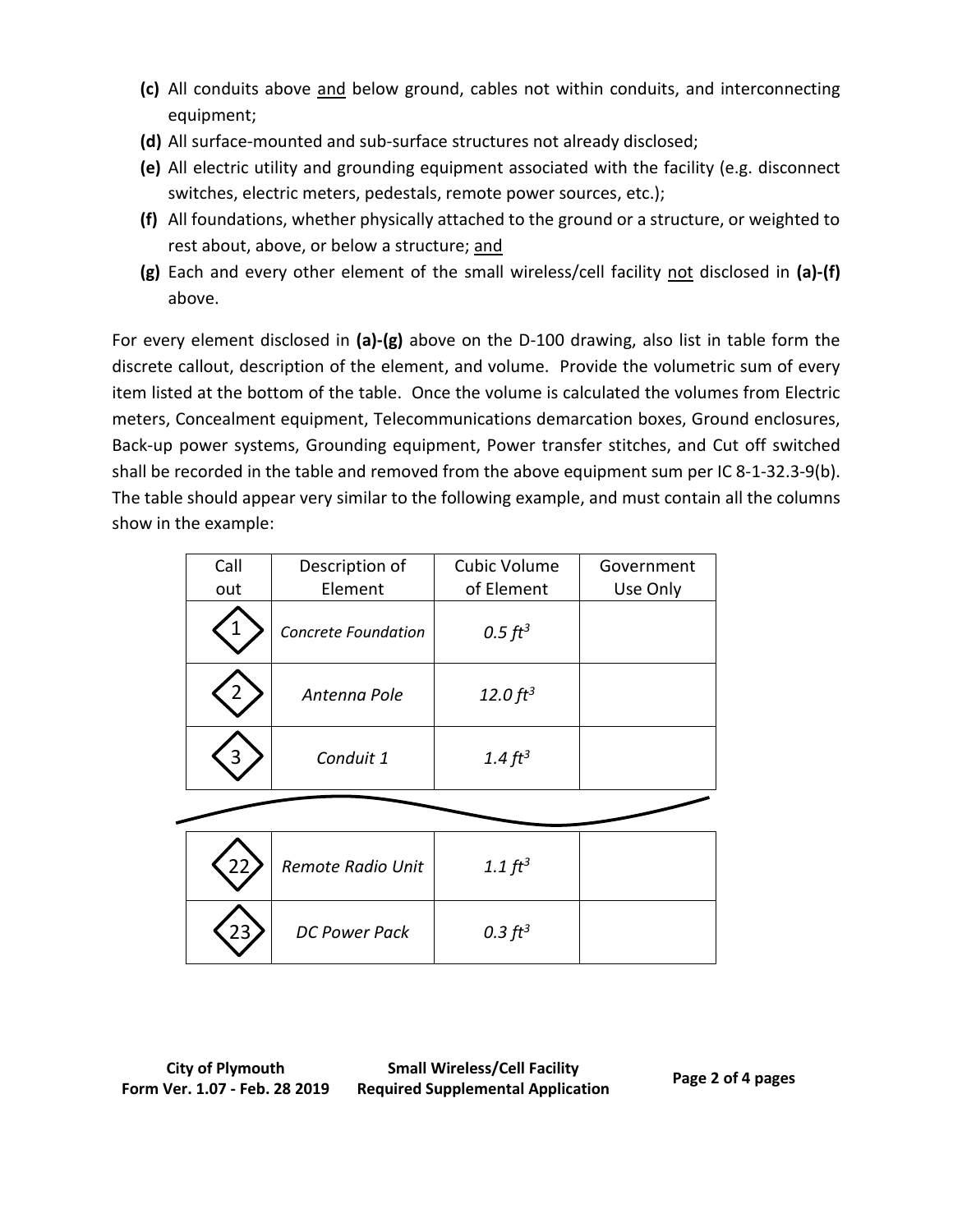| 24 <sub>2</sub> | <b>Mounting Bracket</b> | $0.25 \, \text{ft}^3$     |  |
|-----------------|-------------------------|---------------------------|--|
|                 |                         | Total of above<br>$f + 3$ |  |

(Note that the italicized text above in the table is for example only; the Applicant must insert its own actual projected-related identification and volumetric information in the table.)

Separately, on the same SCF D-100 drawing, identify and provide the height-width-depth (or as applicable the height-radius for canister/cylindrical antennas) dimensions of every antenna proposed for the SCF project (without regard to whether the antenna transmits, receives, or both) including without limitation to panel antennas, omni-directional antennas, GPS-antennas, LMU antennas, microwave antennas, millimeter wave antennas, any every other type of antenna to be placed in connection with the SCF. For each antenna, also provide a call-out listing the volume including the dimensions of the mounting bracket if such a bracket is integrated into the antenna. Note that if the mounting bracket is not integrated into the antenna, it must be listed as part of (g) above. For every antenna, on the SCF-1 drawing, also list in table form the discrete callout, description of the element, and volumes of every antenna. The table should appear very similar to the following example, and must contain all of the columns show in the example:

| Call | Description of | Cubic Volume of     | Government |
|------|----------------|---------------------|------------|
| out  | Element        | Element             | Use Only   |
|      | Panel Ant 1    | 3.0 $ft^3$          |            |
| В    | Panel Ant 2    | 2.5 $ft^3$          |            |
|      | Panel Ant 3    | 2.5 $ft^3$          |            |
|      | Omni Ant 1     | 0.9 ft <sup>3</sup> |            |
|      |                |                     |            |

**City of Plymouth Form Ver. 1.07 - Feb. 28 2019**

**Small Wireless/Cell Facility Required Supplemental Application Page 3 of 4 pages**